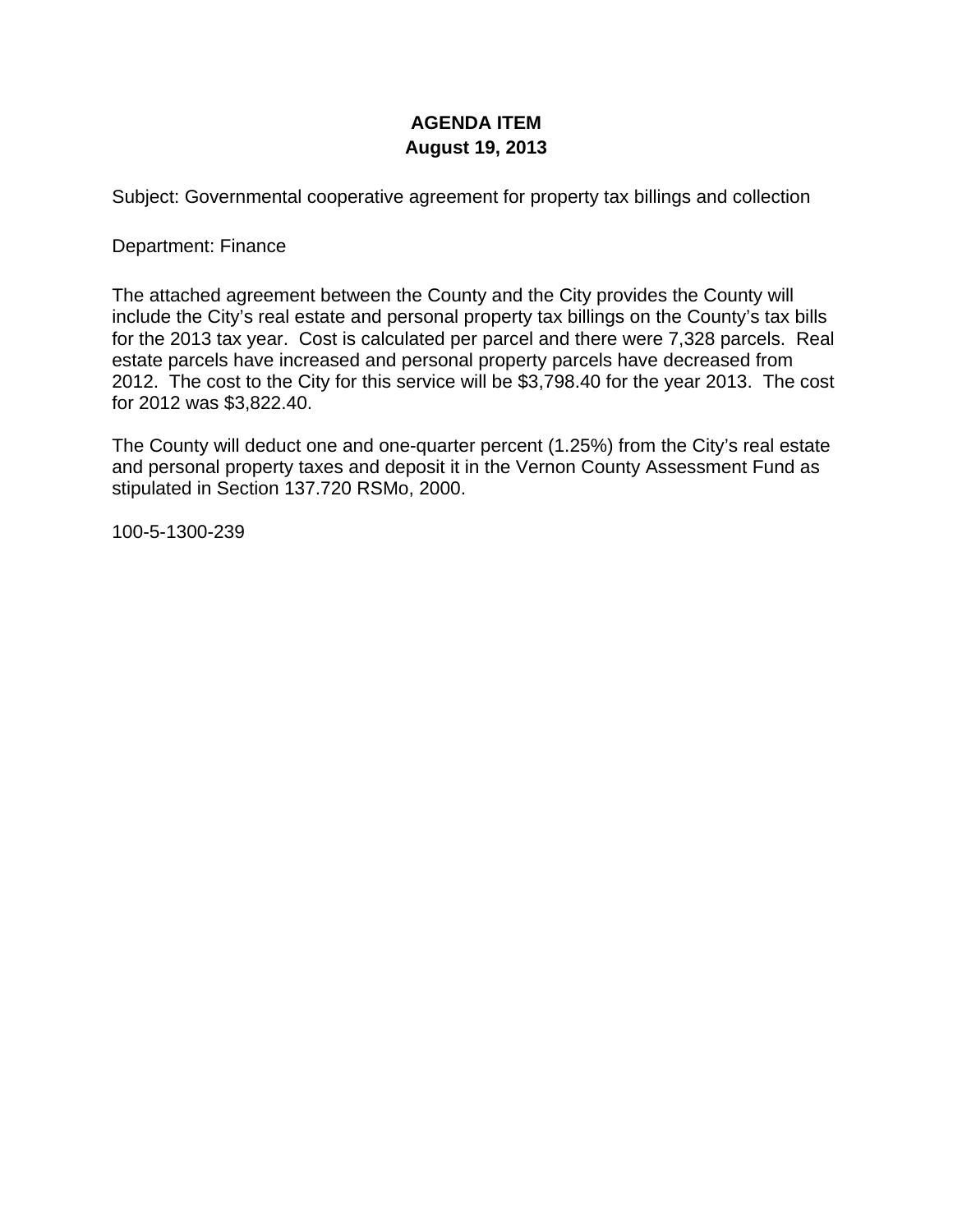**BILL NO. 2013-043 ORDINANCE NO.** 

**A SPECIAL ORDINANCE OF THE CITY OF NEVADA, MISSOURI, AUTHORIZING THE EXECUTION OF AN AGREEMENT WITH THE COUNTY COMMISSION, VERNON COUNTY FOR 2013 REAL ESTATE AND PERSONAL PROPERTY TAX BILLINGS AND COLLECTION FOR THE 2013 TAX YEAR.** 

**BE IT ORDAINED BY THE CITY COUNCIL OF THE CITY OF NEVADA, MISSOURI, THAT:** 

**Section 1.** The agreement attached hereto as "Exhibit A" and incorporated herein by reference is approved as a contractual obligation of the City of Nevada, Missouri.

**Section 2.** The Mayor and City Clerk are hereby authorized and directed to execute said agreement on behalf of the City of Nevada, Missouri, and to affix the municipal seal thereto and to attest the same.

 $\overline{\phantom{a}}$  , and the contract of the contract of the contract of the contract of the contract of the contract of the contract of the contract of the contract of the contract of the contract of the contract of the contrac

**PASSED, APPROVED AND ADOPTED** by the City Council of the City of Nevada, Missouri, this \_\_\_\_\_\_\_\_day of September, 2013.

ATTEST:

(seal) Seth Barrett, Mayor

Bev Baker, City Clerk

\_\_\_\_\_\_\_\_\_\_\_\_\_\_\_\_\_\_\_\_\_\_\_\_\_\_\_\_\_\_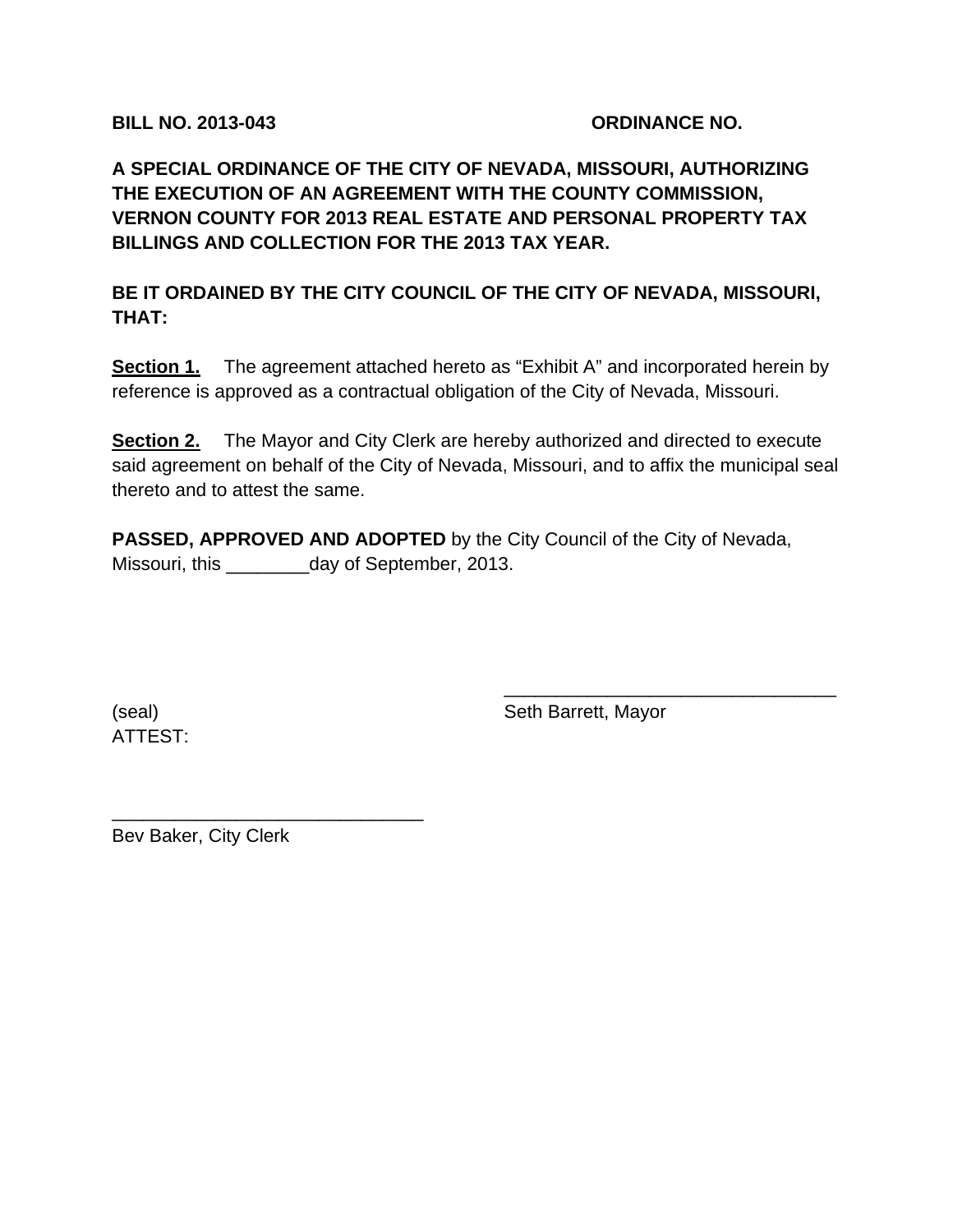# **GOVERNMENTAL COOPERATIVE CONTRACT**

THIS AGREEMENT, entered into this day of **EXAMPLE 100 AGREEMENT**, entered into this day of **BY AND BETWEEN** the City of Nevada, Missouri, hereafter referred to as City and the County Commission, Vernon County, Missouri, hereafter referred to as County.

### **WITNESSETH:**

**THAT WHEREAS,** the City wishes to contract with the County for computer services associated with the 2013 real estate and personal property tax billings and the City and County wish to execute an inter-governmental cooperative contract in conformity with Section 70.210 et.seq. RSMo, 2000.

**NOW, THEREFORE,** it is mutually agreed that the City will receive the following services:

- 1. The County will include the City of Nevada taxes on the Center Township and Washington Township tax statements.
- 2. The County will provide original 2013 tax book when statements are printed (one copy alphabetical order, two copies – sub-division order)
- 3. The County will provide delinquent tax book as of December 31, 2013 (one copy alphabetical order, one  $copy - sub-division order$ ).
- 4. The County will provide delinquent tax book as of February 28, 2013 (one copy alphabetical order, one copy - sub-division order).
- 5. The County will provide monthly listing of payments from statement and allocation of payments by fund.
- 6. Vernon County will receive from the City \$3,798.40 to be paid by December 31, 2013, for use of computer equipment, data entry, printing and other services required.
- 7. No liability for errors is assumed by Vernon County, though every attempt will be made to provide correct materials to the City.